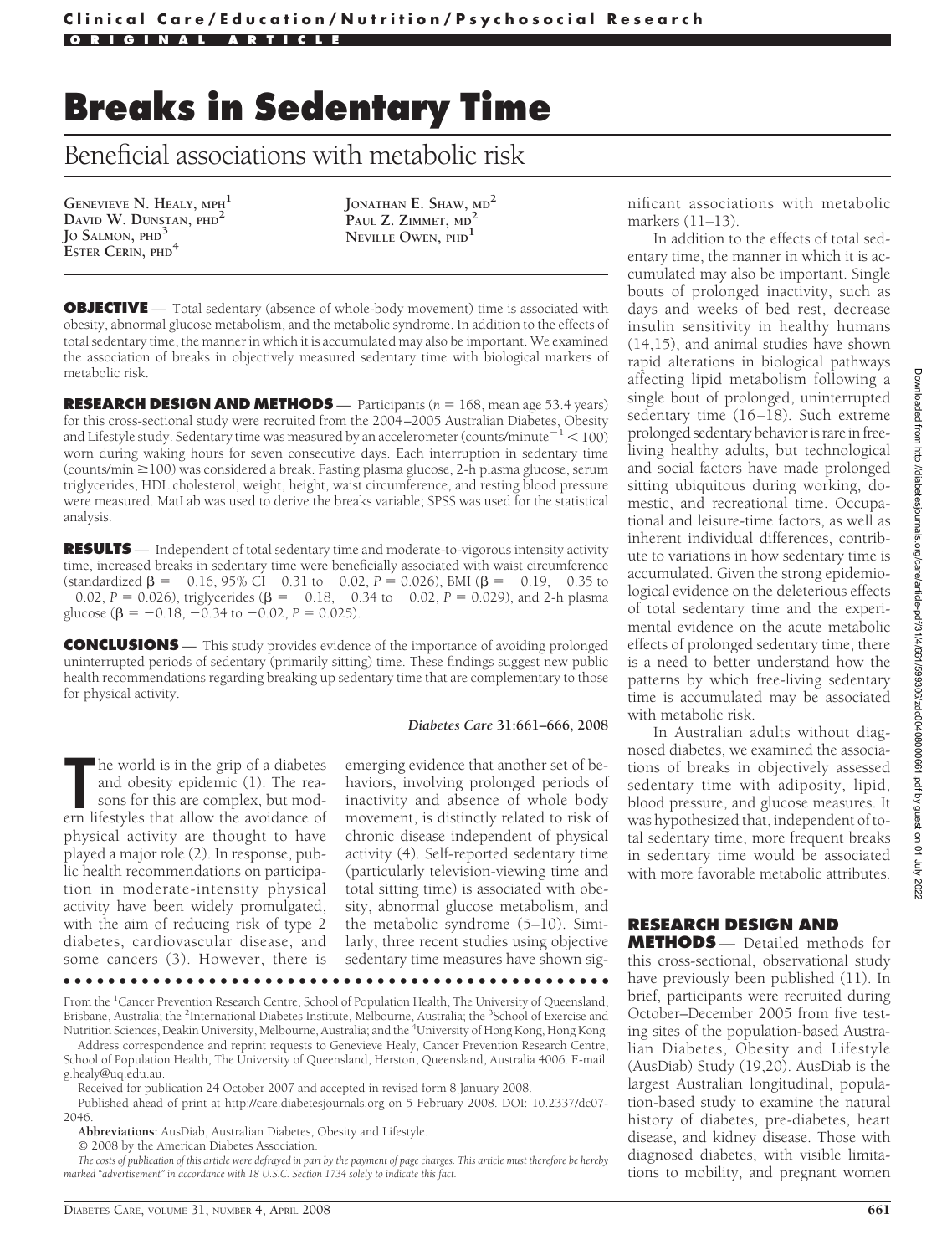#### *Breaks in sedentary time and metabolic risk*

were ineligible. Of those available and eligible, all were approached, with the recruitment rate exceeding 80% at each site. Ethics approval was obtained from the International Diabetes Institute; each participant provided written informed consent.

## Metabolic, demographic, and behavioral measures

On the day of recruitment, participants underwent biochemical, anthropometric, and behavioral assessments, including an oral glucose tolerance test, as part of the larger set of AusDiab survey procedures (19,20). Fasting and 2-h plasma glucose levels were determined by spectrophotometric-hexokinase methods; fasting serum triglycerdies and HDL cholesterol levels were measured by enzymatic methods (Roche Modular, Roche Diagnostics, Indianapolis, IN). Demographic and behavioral attributes were assessed using questionnaires administered by trained interviewers using standard protocols described in earlier papers (19,21). Duplicate waist circumference and triplicate resting blood pressure measurements were conducted by trained personnel. The self-administered validated food frequency questionnaire was used to derive a diet quality score (Diet Quality Index-Revised, scale 1–100 with 100 being high diet quality) with underand overreporters excluded from the analysis (22–25).

A uniaxial accelerometer (Actigraph model WAM 7164; http://www.theacti graph.com/), fitted firmly around the trunk of the participant and placed on the right anterior axillary line was used to measure physical activity. Participants were instructed to wear the accelerometer during all waking hours for a continuous period of seven days, and also to record activity duration, type, and intensity during nonwearing/nonsleep periods. A physical activity diary supplemented the accelerometer data by recording nonambulatory activities, as well as on/off times of the accelerometer. A criterion of at least 20 min of continuous zero counts, as well as diary information, identified nonwearing periods. For their data to be included in the analyses, participants were required to have worn the accelerometer for at least five valid days, including at least one weekend day, where a valid day was at least 10 h of recorded activity (based on both accelerometer and diary data). The majority of the 168 participants (65 men, 103 women) who met the eligibility criteria had seven days of data (80%), with six

(4%) having only five days of valid physical activity data.

## Accelerometer data reduction

Accelerometer data were recorded in 1-min epochs. Consistent with previous research (11,12,26), a pragmatic cutoff of 100 counts/min was chosen to classify sedentary time, which typically includes activities such as sitting or working quietly (e.g., reading, typing). Each minute that the accelerometer counts were  $<$ 100 was considered sedentary time; total sedentary time was the sum of sedentary minutes while the accelerometer was worn. A break was considered as an interruption in sedentary time (minimum 1 min) in which the accelerometer count rose up to or above 100 counts/min. Although the activities that produce accelerometer counts per minute of at least 100 are likely to be different for each individual, they may include activities as light in intensity as standing from a sitting position or walking a step. Mean intensity (reported as accelerometer counts/min) and duration of the breaks were also reported. Accelerometer counts  $\geq$ 100 per minute were classified as active time, with further differentiation to identify separately moderate- to vigorousintensity activity  $(\geq 1952 \text{ counts/min})$ , and light-intensity activity (100 to 1951 counts/min) (27).

# Statistical analysis

Forced-entry linear regression models examined the associations of breaks in sedentary time with metabolic risk variables: waist circumference, BMI, serum triglycerides (log transformed to account for high kurtosis), HDL cholesterol, systolic blood pressure, diastolic blood pressure, fasting plasma glucose, and 2-h plasma glucose. As no significant sex interactions were observed, the data for men and women were pooled. Models were adjusted for potential confounders including age (years), sex, alcohol intake (selfreported as none, light, and moderate-toheavy), employment status (full time, yes/ no), education (attended university or further education, yes/no), income (household income  $\geq$ \$1,500/week, yes/ no), smoking status (current or ex/ nonsmoker), family history of diabetes, diet quality, moderate- to vigorousintensity time (average h/day from both accelerometer and diary data), mean intensity of the breaks, and total sedentary time (hours). Those on hypertensive (*n* 29) and/or lipid-lowering  $(n = 23)$  treatment were included in the analysis with treatment considered a covariate. Waist circumference was then included in the model to examine the potential mediating effect of central obesity on the associations. In order to pictorially describe the effect size of the associations, the breaks in sedentary time variable were also categorized into quartiles of breaks in sedentary time. Complete data were available for all variables. Statistical significance was set at  $P < 0.05$ . The sedentary breaks variable was derived from Matlab version 7.1.0.124 (The Mathsworks, Inc.); statistical analyses were conducted using SPSS version 13 (SPSS, Inc. Chicago, IL).

**RESULTS** — The age range of the participants was 30 to 87 years and the majority (98.8%) spoke English at home. On average, participants spent 57% of their waking hours sedentary, 39% in lightintensity activity, and 4% in moderate- to vigorous-intensity time. The bivariate correlation of total breaks with total sedentary time was moderately low (Pearson  $R = 0.20$ .

Table 1 reports the sociodemographic, metabolic, and sedentary time-use characteristics of the participants. The number of total breaks reported in Table 1 was the mean total number of breaks across the entire data-collection period. The average intensity of the breaks was 514 counts/ min, which is in the light-intensity range (11), while the average duration of the breaks was less than 5 min. Compared to the broader 2004 –2005 AusDiab Study population with the same exclusion criteria ( $n = 5,449$ ), participants in this substudy were younger (53.4 vs. 56.1 years,  $P = 0.007$ ) and had lower systolic blood pressure (120 vs. 123 mmHg,  $P = 0.027$ ), log triglycerides (0.05 vs. 0.10 mmol/L,  $P = 0.002$ ), and fasting plasma glucose  $(5.21 \text{ vs. } 5.34 \text{ mmol/L}, P = 0.006)$ . No other statistically significant differences in either the behavioral measures (selfreported physical activity or television viewing time) or the metabolic risk variables were observed.

Table 2 reports the standardized regression coefficients of breaks in sedentary time with metabolic risk. As both the independent (breaks) and dependent (metabolic risk) variables are expressed in the same unit (standard deviations), it is possible to directly compare the magnitude of the effect for the different risk variables. Overall, independent of total sedentary time, the total number of breaks in sedentary time was associated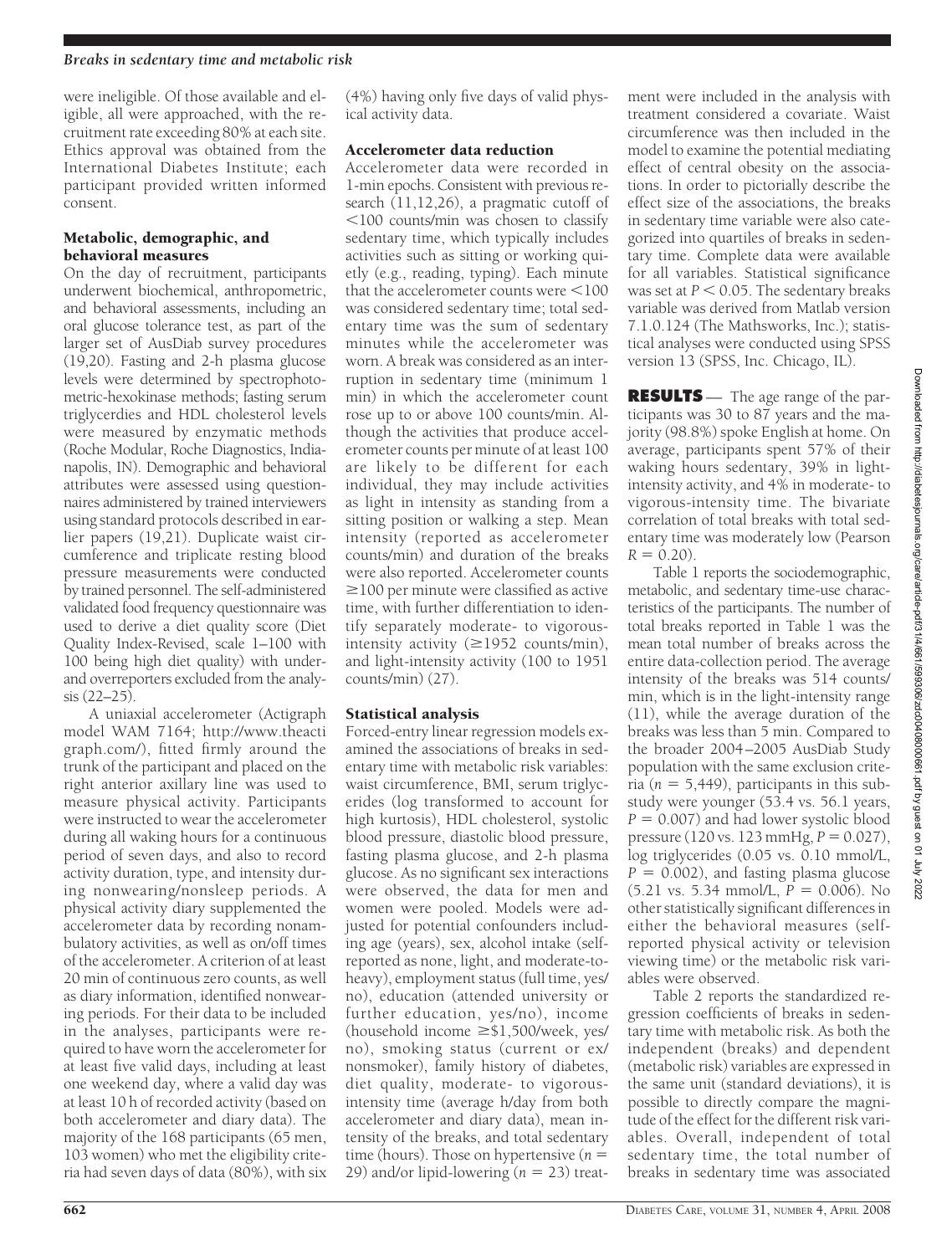| Characteristic                                |                 |
|-----------------------------------------------|-----------------|
| Age (years)                                   | $53.4 \pm 11.8$ |
| Family history of diabetes                    | 22.6            |
| Current smokers                               | 1.8             |
| University/further education                  | 54.2            |
| Moderate/heavy alcohol drinkers               | 31.6            |
| Full-time employment                          | 54.2            |
| Household income $\geq$ \$1,500 /week         | 38.1            |
| Diet quality (scale $1-100$ )                 | $68.8 \pm 12.2$ |
| Metabolic variables                           |                 |
| Waist circumference (cm)                      | $91.3 \pm 12.6$ |
| BMI $(kg/m2)$                                 | $27.2 \pm 4.7$  |
| Log triglycerides (mmol/l)*                   | $0.05 \pm 0.21$ |
| HDL cholesterol (mmol/l)*                     | $1.49 \pm 0.40$ |
| Systolic blood pressure (mmHg)†               | $120 \pm 17$    |
| Diastolic blood pressure (mmHg)†              | $68.2 \pm 9.7$  |
| Fasting plasma glucose (mmol/l)               | $5.21 \pm 0.49$ |
| 2-h plasma glucose (mmol/l)                   | $5.72 \pm 1.67$ |
| Accelerometer-derived variables               |                 |
| Total sedentary time (h)                      | $56.7 \pm 12.1$ |
| Moderate- to vigorous-intensity time (h/day)  | $0.61 \pm 0.38$ |
| Total breaks $(n)$                            | $601 \pm 115$   |
| Intensity of break (accelerometer counts/min) | $514 \pm 94$    |
| Duration of break (min)                       | $4.50 \pm 1.05$ |

Data are means  $\pm$  SD or %. \*Means adjusted for lipid-lowering medication ( $n = 23$ ); †means adjusted for hypertensive medication ( $n = 29$ ). Sedentary time (<100 accelerometer counts/min); moderate- to vigorous-intensity time  $(\geq 1,952$  accelerometer counts/min and diary information).

with significantly lower waist circumference, BMI, triglycerides, and 2-h plasma glucose (Table 2). The associations with triglycerides ( $\beta = -0.13, 95\%$ CI -0.29 to  $0.03$ ,  $P = 0.097$ ) and 2-h plasma glucose ( $\beta = -0.14$ , 95%CI -0.29 to 0.02,  $P = 0.082$ ) were attenuated when waist circumference was included in the model. To provide a visual representation of the effect size of the associations, Fig. 1 shows the estimated marginal means for the associations of quartiles of breaks in sedentary time with waist circumference, BMI, triglycerides, and 2-h plasma glucose. Compared to those in the lowest quartile of breaks in sedentary time, those in the highest quartile had, on average, a 5.95 cm lower waist circumference (*P* 0.025) and a 0.88 mmol/L lower 2-h plasma glucose  $(P = 0.019)$ .

**CONCLUSIONS** — Total sedentary time, both self-reported and objectivelyassessed, has been shown to be detrimentally associated with health outcomes and with markers of metabolic risk across diverse population groups (5–13). We report the first study to examine the associations of breaks in objectivelyassessed sedentary time with metabolic outcomes. We found that independent of

total sedentary time, moderate-tovigorous intensity time, and mean intensity of the breaks, more interruptions in sedentary time were beneficially associated with metabolic risk variables, particularly adiposity measures, triglycerides, and 2-h plasma glucose. These findings suggest that it is not only the amount of sedentary time that is important, but also the manner in which it is accumulated.

These findings have important methodological and public health implications. As sedentary time comprises a large proportion of waking hours  $(>50\%$  for

# the majority of participants), small but important changes in sedentary behavior may go undetected using total sedentary time measures—particularly when selfreport measures are used. We have described an objective method that may provide additional insight into important nuances of how adults' metabolic health is determined by how they spend time in sedentary and physically active behaviors. The accelerometer also enables assessment of difficult-to-capture light-intensity physical activity, which is typically incidental in nature. As beneficial metabolic associations were observed with breaks that were relatively short in duration and light in intensity, advice to regularly break up or interrupt sustained sedentary time may be feasible to implement across nu-

merous settings, including the workplace. In practice, this might be as simple as getting up during television advertising breaks, or taking brief ambulatory breaks during prolonged periods of sitting at work.

Mechanisms underlying these findings are likely to be complex. Insights may be gained from experimental studies examining the acute effects of prolonged inactivity. However, given the ethical issues associated with these studies, including the possibility of deep vein thrombosis, the majority of work has been conducted using animal models. Time-course studies in animals have reported substantial decreases in lipoprotein lipase activity and impaired triglyceride and HDL cholesterol metabolism measured after prolonged inactivity  $(4,16 -$ 18). As skeletal muscle is one of the major sites for the clearance of both plasma triglycerides (16) and an oral glucose load from plasma (28), one potential mechanism for these detrimental changes is the absence of skeletal muscle contractions.

#### **Table 2—***Standardized regression coefficients of total breaks with metabolic risk variables*

| Metabolic risk variable            | $\beta$ (95% CI)                | P     | Adjusted $R^2$ |
|------------------------------------|---------------------------------|-------|----------------|
| Waist circumference (cm)           | $-0.16(-0.31$ to $-0.02$ )      | 0.027 | 0.26           |
| BMI $\frac{\text{kg}}{\text{m}^2}$ | $-0.19$ ( $-0.35$ to $-0.02$ )  | 0.026 | 0.05           |
| Triglycerides (log) (mmol/l)*      | $-0.18$ ( $-0.34$ to $-0.02$ )  | 0.029 | 0.13           |
| HDL cholesterol (mmol/l)*          | $0.03 (-0.12 \text{ to } 0.18)$ | 0.685 | 0.25           |
| Systolic blood pressure (mmHg)†    | $-0.03$ ( $-0.18$ to 0.12)      | 0.697 | 0.21           |
| Diastolic blood pressure (mmHg)†   | $0.03 (-0.12 \text{ to } 0.19)$ | 0.670 | 0.19           |
| Fasting plasma glucose (mmol/l)    | $-0.09$ ( $-0.25$ to 0.07)      | 0.287 | 0.09           |
| 2-h plasma glucose (mmol/l)        | $-0.18$ ( $-0.34$ to $-0.02$ )  | 0.025 | 0.14           |

Adjusted for age, sex, employment, alcohol intake, income, education, smoking, family history of diabetes, diet quality, moderate- to vigorous-intensity time, mean intensity of breaks, and total sedentary time. \*Additional adjustment for lipid-lowering medication; †additional adjustment for hypertensive medication. Adjusted  $R^2$  gives an estimate of explained variance, taking into account the sample size.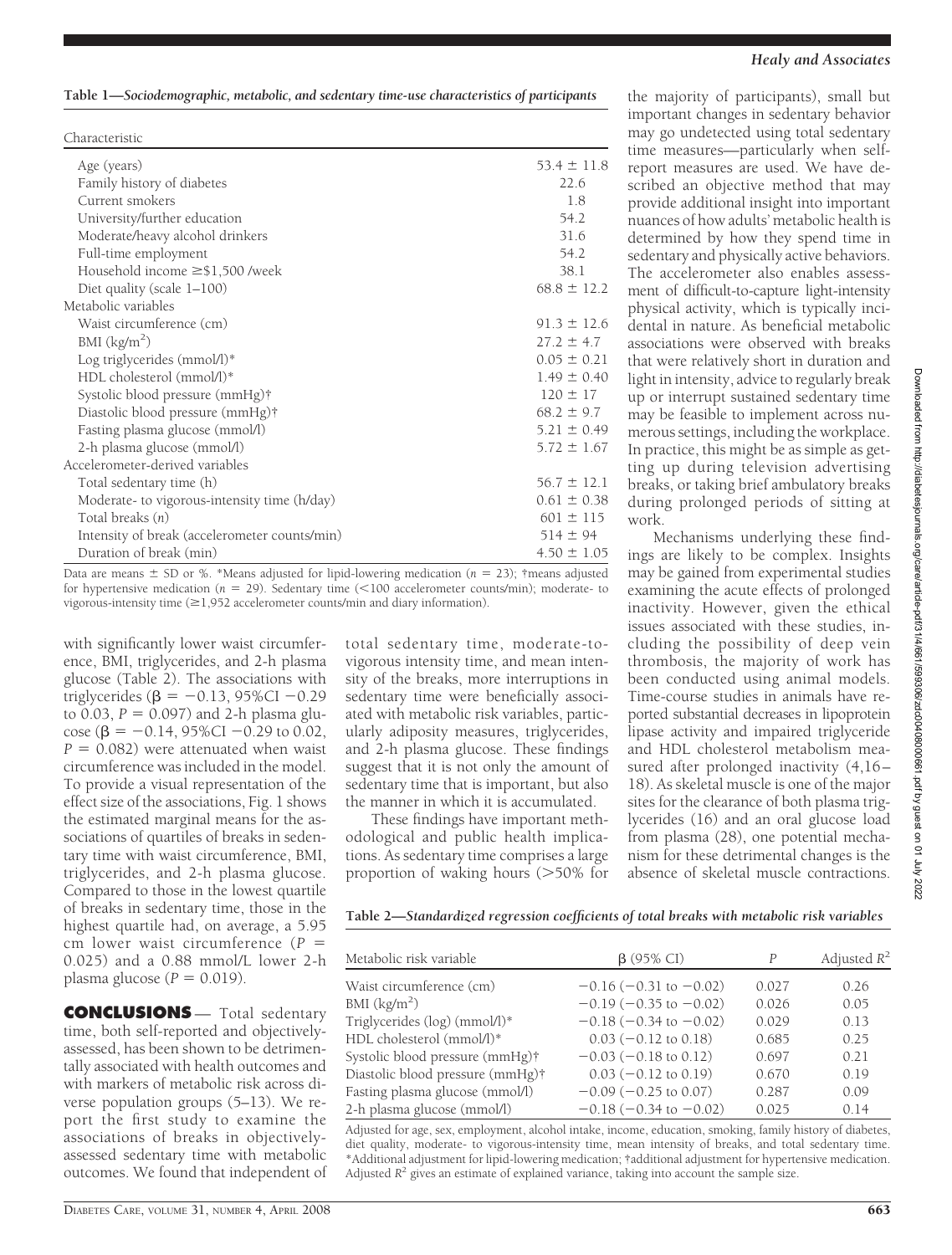*Breaks in sedentary time and metabolic risk*



Figure 1—*Quartiles of breaks in sedentary time with metabolic risk variables: waist circumference (*A*), BMI (*B*), triglycerides (*C*), and 2-h plasma glucose (*D*). Estimated marginal means (SE) adjusted for age, sex, employment, alcohol intake, income, education, smoking, family history of diabetes, diet quality, moderate- to vigorous-intensity time, mean intensity of breaks, and total sedentary time. Triglycerides (log) are additionally adjusted for lipid-lowering medication. Cut points for quartiles were 506, 612, and 673 breaks; \**P *0.05 compared to quartile 1.*

In rats, plasma triglyceride and HDL cholesterol clearance was impaired locally in leg skeletal muscles during a day of reduced low-intensity standing/spontaneous cage ambulation of movement (16). This was associated with a  $\sim$ 90% reduction in the skeletal muscle lipoprotein lipase activity locally in the legs (16). These detrimental changes were physiologically corrected with light intensity ambulatory activities (16). However, the long term consequences of repeated bouts of prolonged inactivity have not been determined. The increased risk associated with fewer breaks in sedentary time observed in our study may reflect a chronic metabolic adaptation to repeated bouts of prolonged inactivity, though this inference requires further investigation.

The beneficial association of breaks in sedentary time with metabolic markers may also reflect higher total energy ex-

penditure in those with more frequent breaks. Even activities as minimal as standing, rather than sitting, have been shown to result in substantial increases in total daily energy expenditure and resistance to fat gain (29–31). It was not possible to adjust for total energy expenditure, as accelerometers were not worn for 24 h per day. However, we did adjust for the mean intensity of the breaks, as well as total moderate-to-vigorous intensity time.

This study was conducted in a nonclinical sample that was similar to the broader AusDiab Study population, using objective measures of sedentary and physical activity time. Even following adjustment for several potential confounding factors, including total sedentary and moderate-to-vigorous intensity time, the effect sizes of the associations with the metabolic risk markers were clinically significant. For example, those in the highest quartile of breaks in sedentary time had, on average, a 5.9 cm lower waist circumference than those in the lowest quartile. However, this is an observational study using cross-sectional data, and further investigations are required to determine possible causal associations. Summarizing accelerometer counts can be problematic. Counts as low as 100 and as short as 1 min were considered as "active" and thus as breaks in sedentary time. Although we can report the average duration and intensity of the breaks, it is not possible to determine in this observational study whether there is a minimum amount of time and/or intensity for interrupting sedentary time that may be required for beneficial metabolic effects. Future experimental research is needed to examine the effects of manipulating interruptions to sedentary time on acute met-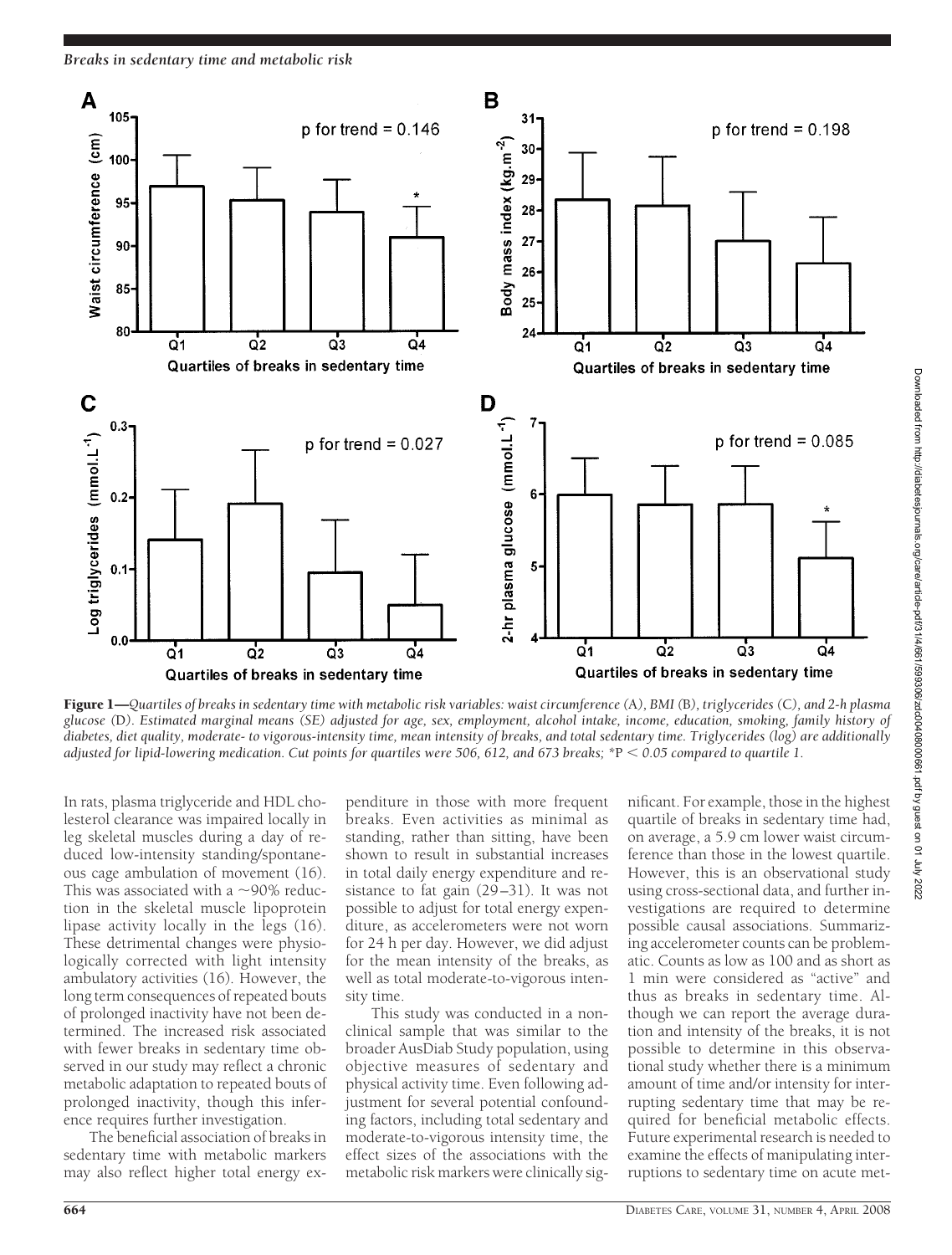abolic changes. Additionally, given that sleep duration has been associated with metabolic risk (32), future studies on the effects of sedentary time accumulation in free-living populations should also include a measure of sleep duration. In this study, we report the association of breaks in sedentary time with metabolic risk adjusted for total sedentary time. However, although statistically appropriate for assessing the independent association of breaks in sedentary time with metabolic risk, this measure is one that is neither clinically nor intuitively easy to interpret. For the purposes of characterizing how sedentary time is broken up, a composite measure, such as breaks per sedentary hour, may provide more meaningful information.

We provide preliminary evidence that breaking up sedentary time may provide beneficial metabolic effects in addition to the beneficial effects of reducing total sedentary time and increasing time spent in moderate- to vigorous-intensity physical activity. The possible causal nature of these associations, and the biological and behavioral mechanisms that may underlie them, require further investigation. Our findings add to the case for public health recommendations on sedentary behavior and health (33), which are complementary to those for physical activity (3).

**Acknowledgments**— G.N.H. is supported by Queensland Government Growing the Smart State PhD funding and an Australian Postgraduate Award. N.O. is supported by a Queensland Health Core Research Infrastructure grant and by National Health and Medical Research Council (NHMRC) Program Grant funding (#301200). D.W.D. is supported by Victorian Health Promotion Foundation Public Health Research Fellowships. J.S. is supported by a National Heart Foundation and sanofi-aventis Career Development Award. The AusDiab Study is co-coordinated by the International Diabetes Institute and gratefully acknowledges the generous support given by NHMRC Grant 233200, Australian Government Department of Health and Ageing, Abbott Australasia Pty Ltd, Alphapharm Pty Ltd, AstraZeneca, Aventis Pharma, Bristol-Myers Squibb, City Health Centre–Diabetes Service– Canberra, Department of Health and Community Services–Northern Territory, Department of Health and Human services–Tasmania. Department of Health–New South Wales, Department of Health–Western Australia, Department of Health–South Australia, Department of Human Services–Victoria, Diabetes Australia, Diabetes Australia Northern

Territory, Eli Lilly Australia, Estate of the Late Edward Wilson, GlaxoSmithKline, Jack Brockhoff Foundation, Janssen-Cilag, Kidney Health Australia, Marian & FH Flack Trust, Menzies Research Institute, Merck Sharp & Dohme, Novartis Pharmaceuticals, Novo Nordisk Pharmaceuticals, Pfizer Pty Ltd, Pratt Foundation, Queensland Health, Roche Diagnostics Australia, Royal Prince Alfred Hospital, Sydney, Sanofi Synthelabo. The funding sources played no role in the design and conduct of the study; collection, management, analysis, and interpretation of the data; and preparation review, or approval of the manuscript. The corresponding author had full access to all the data in the study and takes responsibility for the integrity of the data and the accuracy of the data analysis. For their invaluable contribution to the set-up and field activities of AusDiab, we are enormously grateful to A. Allman, B. Atkins, S. Bennett, A. Bonney, S. Chadban, M. de Courten, M. Dalton, T. Dwyer, H. Jahangir, D. Jolley, D. Mc-Carty, A. Meehan, N. Meinig, S. Murray, K. O'Dea, K. Polkinghorne, P. Phillips, C. Reid, A. Stewart, R. Tapp, H. Taylor, T. Whalen, and F. Wilson. We thank N. Stevenson for the Mat-Lab programming, M. Lee for her assistance with recruitment and data collection, and B. Balkau, S. Blair, and M. Hamilton for their comments. We are particularly grateful to the participants who volunteered their time to be involved in this study.

#### **References**

- 1. Naser KA, Gruber A, Thomson GA: The emerging pandemic of obesity and diabetes: are we doing enough to prevent a disaster? *Int J Clin Pract* 60:1093–1097, 2006
- 2. Zimmet P, Alberti KG, Shaw J: Global and societal implications of the diabetes epidemic. *Nature* 414:782–787, 2001
- 3. Pate RR, Pratt M, Blair SN, Haskell WL, Macera CA, Bouchard C, Buchner D, Ettinger W, Heath GW, King AC, et al.: Physical activity and public health: a recommendation from the Centers for Disease Control and Prevention and the American College of Sports Medicine. *JAMA* 273:402– 407, 1995
- 4. Hamilton MT, Hamilton DG, Zderic TW: The role of low energy expenditure and sitting on obesity, metabolic syndrome, type 2 diabetes, and cardiovascular disease. *Diabetes* 56:2655-2667, 2007
- 5. Dunstan DW, Salmon J, Owen N, Armstrong T, Zimmet PZ, Welborn TA, Cameron AJ, Dwyer T, Jolley D, Shaw JE: Physical activity and television viewing in relation to risk of undiagnosed abnormal glucose metabolism in adults. *Diabetes Care* 27:2603–2609, 2004
- 6. Dunstan DW, Salmon J, Healy GN, Shaw JE, Jolley D, Zimmet PZ, Owen N: Association of television viewing with fasting and 2-hr post-challenge plasma glucose

levels in adults without diagnosed diabetes. *Diabetes Care* 30:516 –522, 2007

- 7. Dunstan DW, Salmon J, Owen N, Armstrong T, Zimmet PZ, Welborn TA, Cameron AJ, Dwyer T, Jolley D, Shaw JE: Associations of TV viewing and physical activity with the metabolic syndrome in Australian adults. *Diabetologia* 48:2254 – 2261, 2005
- 8. Foster JA, Gore SA, West DS: Altering TV viewing habits: an unexplored strategy for adult obesity intervention? *Am J Health Behav* 30:3–14, 2006
- 9. Hu FB, Li TY, Colditz GA, Willett WC, Manson JE: Television watching and other sedentary behaviors in relation to risk of obesity and type 2 diabetes mellitus in women. *JAMA* 289:1785–1791, 2003
- 10. Jakes RW, Day NE, Khaw KT, Luben R, Oakes S, Welch A, Bingham S, Wareham NJ: Television viewing and low participation in vigorous recreation are independently associated with obesity and markers of cardiovascular disease risk: EPIC-Norfolk population-based study. *Eur J Clin Nutr* 57:1089 –1096, 2003
- 11. Healy GN, Dunstan DW, Salmon J, Cerin E, Shaw JE, Zimmet PZ, Owen N: Objectively measured light-intensity physical activity is independently associated with 2-h plasma glucose. *Diabetes Care* 30:1384 –1389, 2007
- 12. Ekelund U, Griffin SJ, Wareham NJ: Physical activity and metabolic risk in individuals with a family history of type 2 diabetes. *Diabetes Care* 30:337–342, 2007
- 13. Healy GN, Wijndaele K, Dunstan DW, Shaw JE, Salmon J, Zimmet PZ, Owen N: Objectively measured sedentary time, physical activity, and metabolic risk: the Australian Diabetes, Obesity and Lifestyle Study (AusDiab). 31:369 –371
- 14. Jennings G, Nelson L, Nestel P, Esler M, Korner P, Burton D, Bazelmans J: The effects of changes in physical activity on major cardiovascular risk factors, hemodynamics, sympathetic function, and glucose utilization in man: a controlled study of four levels of activity. *Circulation* 73: 30 – 40, 1986
- 15. Lipman RL, Raskin P, Love T, Triebwasser J, Lecocq FR, Schnure JJ: Glucose intolerance during decreased physical physical activity in man. *Diabetes* 21:101–107, 1972
- 16. Bey L, Hamilton MT: Suppression of skeletal muscle lipoprotein lipase activity during physical inactivity: a molecular reason to maintain daily low-intensity activity. *J Physiol* 551:673– 682, 2003
- 17. Hamilton MT, Etienne J, McClure WC, Pavey BS, Holloway AK: Role of local contractile activity and muscle fiber type on LPL regulation during exercise. *Am J Physiol* 275:E1016 –E1022, 1998
- 18. Zderic TW, Hamilton MT: Physical inactivity amplifies the sensitivity of skeletal